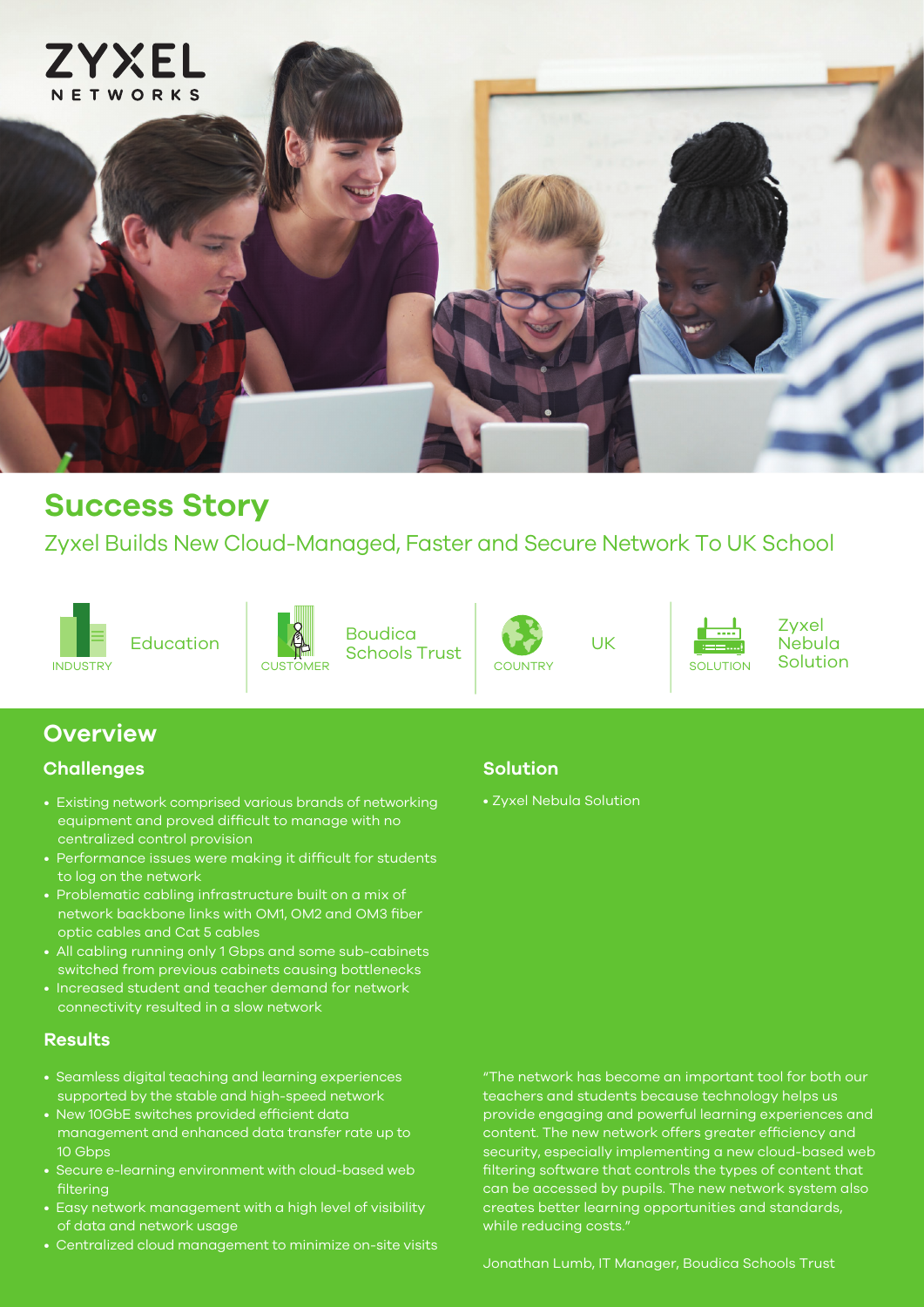

## **Background**

The Boudica Schools Trust oversees the operational activities of several educational programs and institutions, including the Sprowston Community Academy in north Norwich. The Trust prides itself on an ethos where pupils and staff feel secure and safe within the learning environment. This includes the responsibility to provide an effectively managed access control system to all entrances and exits to the Trust's academies.

The network has become an important tool for the 1,500 pupils and the teachers looking to engage them with a first-class education. However, with increased demand for connectivity, there are now high expectations for seamless digital teaching and learning experiences. In fact, the school's network proved particularly challenging with its low speed, which subsequently resulted in disruption to classes.

### **Challenges**

To manage the extensive IT network comprising Chrome books, PCs, laptops, phone systems, broadband/leased line connectivity, CCTV systems, and automated gates, the Trust reached out to Eastern Voice and Data to carry out the installation and maintenance across more than 10 sites, including Sprowston. Soon it became apparent that the school's networking infrastructure was not living up to the expectations of both staff and pupils. Sprowston Community Academy had been struggling with a slow network and this was restricting productivity related to lessons and admin.

After conducting onsite surveys, Eastern Voice and Data identified problems with the school's cabling infrastructure as both OM1 and OM2 fiber optic cabling was in serious need of replacing. The audit found that the wrong OM patch leads were being used across the site and also multiple sub-cabinets were linked via the switch of the previous cabinet. As a result, if the switch in the first cabinet had an issue, it would take all the following cabinets offline. This was also causing a bottleneck on the network as the most densely IT populated rooms were running from sub-cabinets at the end of the chain.

### **Solutions and Benefits**

The installation of the new and improved network system took place over the summer holiday period when Eastern Voice and Data was upgrading the school's network with a centralized cloud-based solution. The Zyxel Nebula cloud network can be managed remotely, minimizing on-site visits from Eastern Voice and Data. Nebula provided a high level of visibility of data and network usage including both wireless and hard-wired connection to enable easy management. Also, new 10GbE switches replaced old 1GbE switches and each cabinet has a direct 10Gbps fiber link to the main cabinet, helping to manage the data more efficiently and improving speeds across the network.

Andrew Mash at Eastern Voice and Data said, "To ensure faster network speeds and high security, we implemented 40 network switches, 70 NWA1123-AC HD PoE access points, USG210 firewall and Nebula cloud networking management solution. The new switches provide greater control and performance to ensure that data is managed more efficiently. In fact, Zyxel Nebula solution is easy to use and provides real-time monitoring and configuration changes via the Nebula Control Center (NCC) online web portal and accompanying smartphone app. The products

are also affordable but still offer high performance for schools aiming to meet high network infrastructure demands."

Mash adds that Zyxel has given the resources to provide users with truly high-speed WiFi. "In addition to improved user satisfaction, we have also seen great progress with Sprowston Community Academy's overall network performance and we're looking forward to working with the Trust to help build a reliable and safe networking infrastructure at its other school sites."

Jonathan Lumb, IT Manager at Boudica Schools Trust says: "The network has become an important tool for both our teachers and students because technology helps us provide engaging and powerful learning experiences and content. The new network offers greater efficiency and security, especially implementing a new cloud-based web filtering software that controls the types of content that can be accessed by pupils. The new network system also creates better learning opportunities and standards, while reducing costs".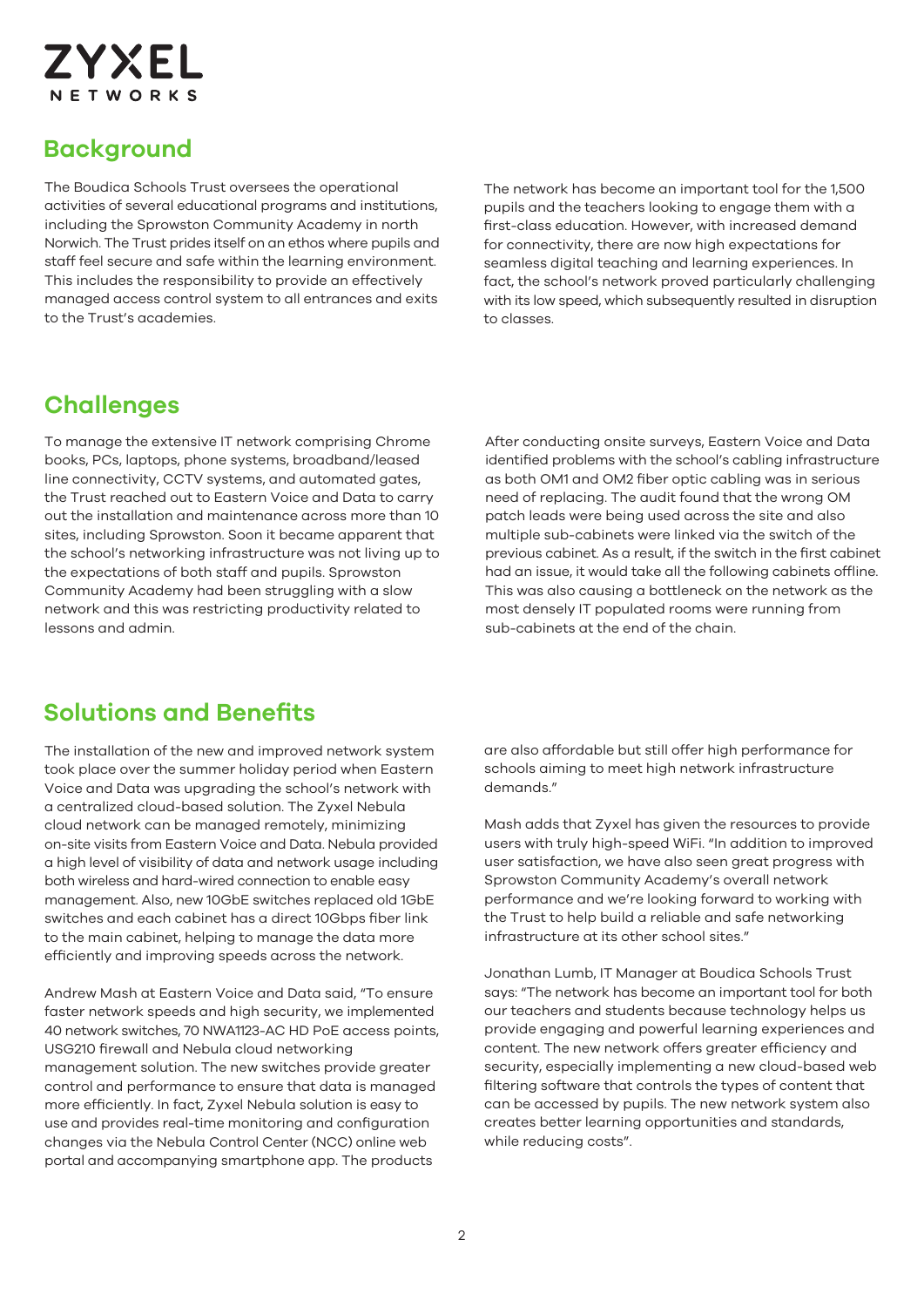

### **Products Used**

#### **NWA1123-AC HD • 802.11ac Wave 2 Dual-Radio PoE Access Point**



- NebulaFlex gives you the flexibility to switch between standalone and Nebula cloud management
- Nebula cloud management allows easy deployment, real-time configurations, and access to all your APs at any time
- Achieve reliable connectivity, support for more connected clients, and better wireless coverage with the latest Wave 2 WiFi standard
- Up to 300% more performance from MU-MIMO technology
- Robust build quality, including solid-state capacitors and advanced heat dissipation design, to ensure long life and operational reliability
- Protect against 3G/4G cellular network interference with Zyxel advanced cellular mitigation design

#### **USG210 • Unified Security Gateway**



- High-performance, high-value Next Generation Firewall (NGFW) for small and medium-sized businesses
- Complete network protection with firewall, Anti-Virus, AntiSpam, Content Filtering 2.0, IDP, Application Patrol
- Robust SSL, IPSec and L2TP over IPSec VPN connectivity and VPN high availability (HA)
- Built-in WLAN controller for centralized AP management and effortless WLAN scalability of up to 18 Aps
- Comprehensive mobile broadband USB modem compatibility and multi-WAN load-balancing, failover and fall back support
- Zyxel One Network is supported

#### **XS3800-28 • 28-port 10GbE L2+ Managed Switch**



- NebulaFlex Pro allows users to switch between standalone management and intuitive Nebula cloud managed mode with 1-YEAR Pro Pack bundled
- Unique port combination brings maximum flexibility to network diversity
- Supports Multi-Gigabit for 100M/1G/2.5G/5G/10G connections
- Provides high-bandwidth with true physical stacking of up to 4 units
- Designed with "Restore to last custom default" button and redundant power supply to deliver high resiliency and availability